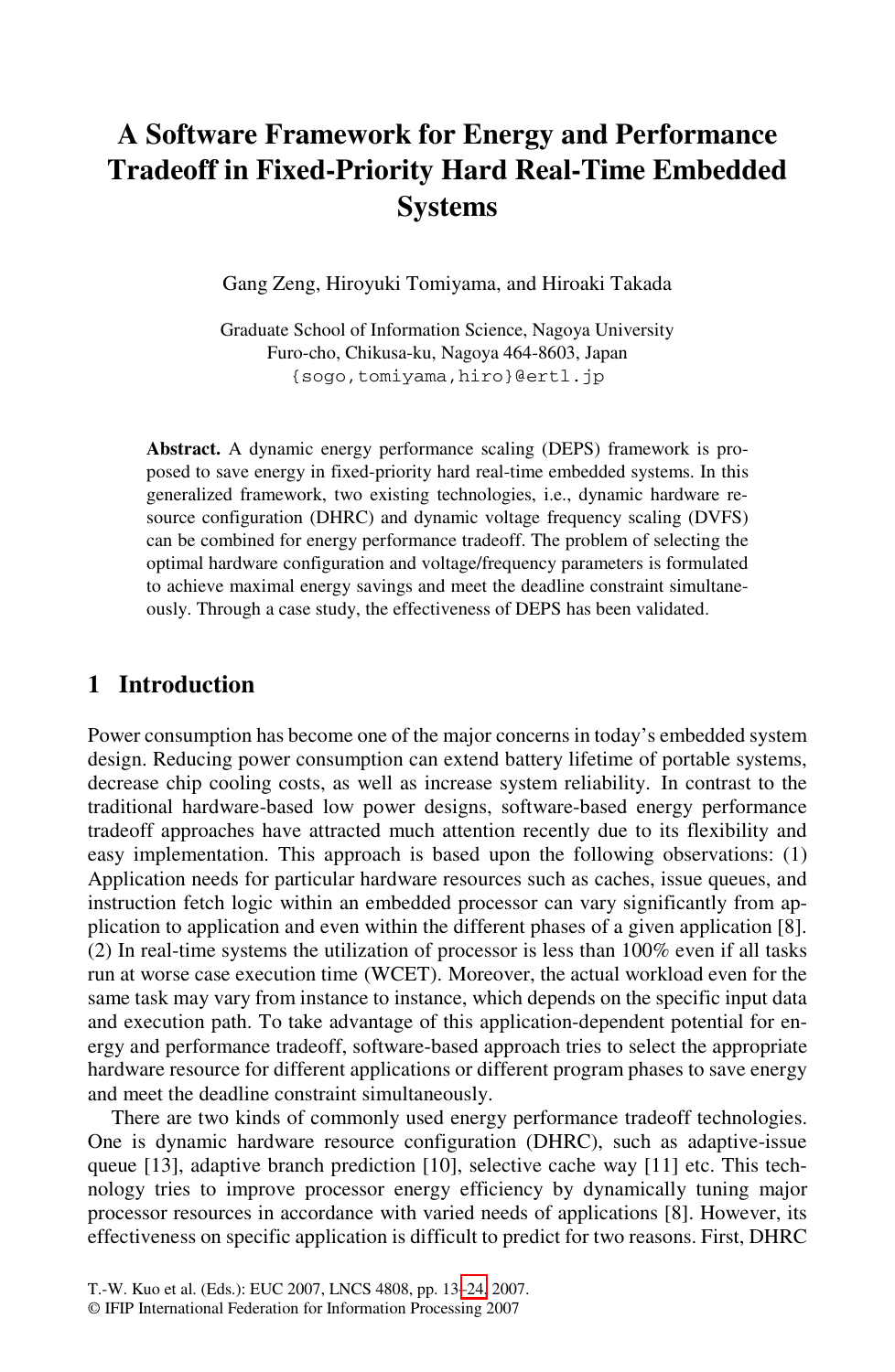is application-dependent, i.e., a specific DHRC technique may be effective for some applications, but may be ineffective for other ones [9]. Second, even for a DHRC-effective application, the specific energy and performance relation for different hardware configuration is also difficult to predict. Another technology for energy performance tradeoff is dynamic voltage frequency scaling (DVFS) [1-7]. Because the dynamic power consumption of CMOS circuits is proportional to its clock frequency and its voltage square, DVFS tries to save energy by lowering both frequency and voltage of processor subject to deadline constraint. In contrast to DHRC, DVFS generally has similar effectiveness on different applications. That is, lowering frequency and voltage in a range always leads to longer execution time and less energy consumption. Moreover, the variation of execution time and energy consumption can be estimated by simple calculations. For example, most DVFS algorithms assume the execution time is linear-inversely proportional to the processor frequency.

Based on different criteria, the software-based energy performance tradeoff approaches can be classified into different categories. First, according to the granularity at which the technologies are applied, they can be classified into inter-task and intra-task approaches. While the inter-task approach targets for different applications (tasks) or different jobs of the same task; the intra-task approach is applied on periodic intervals [24], program phases [11, 12] or subroutines [9] within one application. Second, they can be classified into static (off-line) and dynamic (on-line) approaches according to when the configuration decisions are made.

Although both DHRC and DVFS are very effective for energy and performance tradeoff, unfortunately, combining them to achieve more energy savings is not a trivial problem. The reasons are that (1) while the energy consumption and execution time can be predicted by calculation after voltage/frequency scaling; they cannot be done so after hardware configuration is changed. Thus to guarantee hard real time for DHRC application, the only way to predict execution time is measurement. (2) As a general energy performance tradeoff technology, DVFS can be effectively applied to various applications. On the contrary, one kind of hardware resource configuration may be effective for some applications, but may be useless for other applications. Thus a framework should have the capability to accommodate different hardware configuration mechanisms.

In this work, we propose a generalized software framework, i.e., dynamic energy performance scaling (DEPS), to combine the two energy performance tradeoff technologies for more energy savings. This framework targets for hard real-time embedded systems with preemptive scheduling policy. As a first step, we discuss its static inter-task based application. In general, the static and inter-task based approach has global view of program power behaviors, low runtime overhead, simple implementation, and it is particularly suitable for task with stable workload. Through analysis of an actual DVFS application, it is suggested in [23] that while dynamic DVFS is of limited use in case of large DVFS overhead and without precise prediction of CPU load, static DVFS generally is sufficient. In addition, it is shown that static application of DHRC achieved better energy savings than dynamic one due to its global information of program behaviors [9]. Furthermore, though off-line approach cannot handle dynamic variations of workload, it can often be used as a complement to on-line approaches. The main contributions of this work are as follows: (1) Formulate the problem of selecting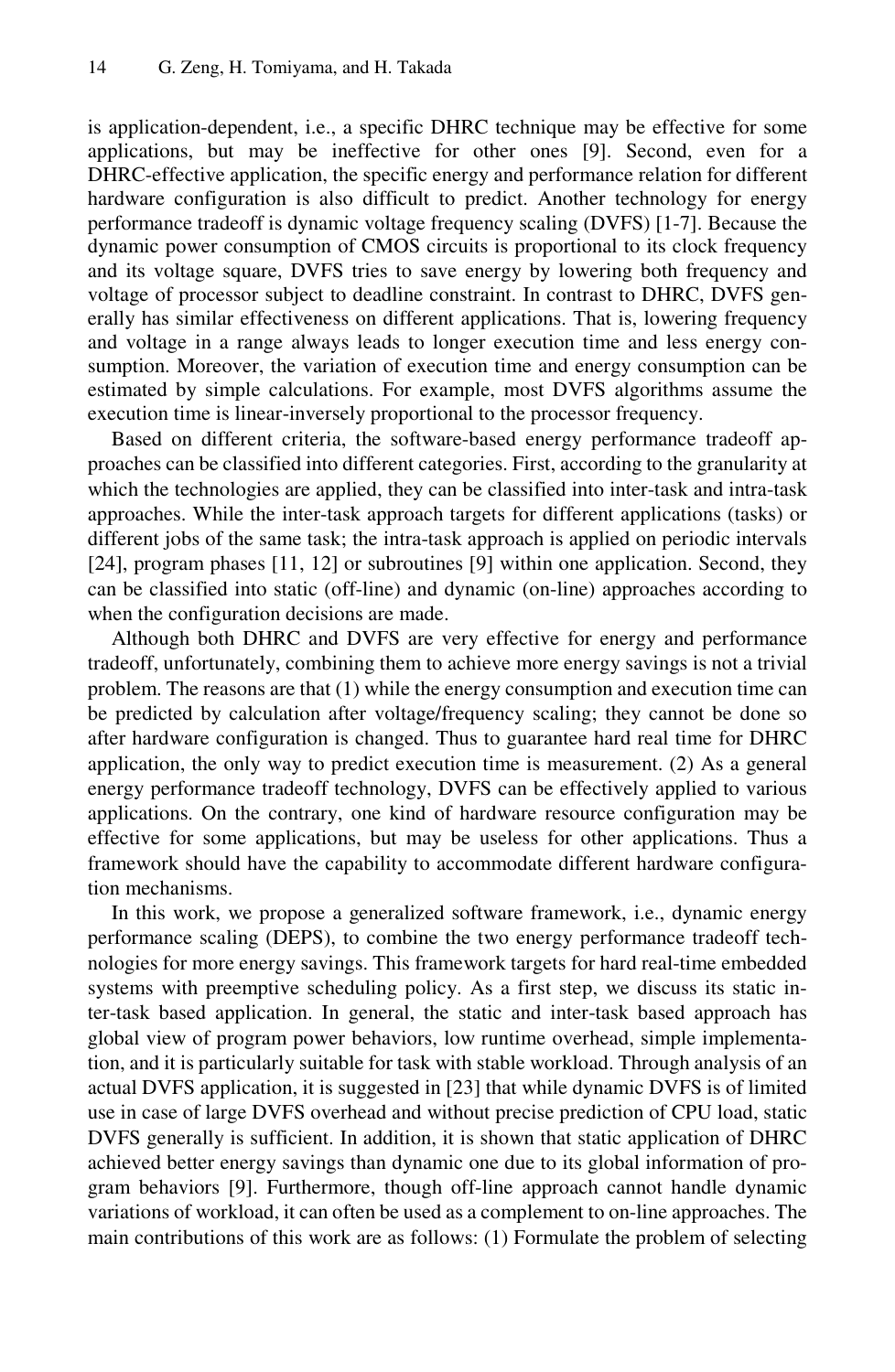the optimal hardware configuration and CPU voltage/frequency to achieve the maximal energy savings and meet the deadline requirements simultaneously. (2) Proposes a static application scheme of DEPS. (3) Construct a simulation environment for evaluating the proposed framework, and demonstrate the effectiveness of DEPS by a case study.

The rest of the paper is organized as follows. Section 2 describes related work. Section 3 presents the proposed DEPS framework. Section 4 gives a case study. Finally, Section 5 summarizes the paper.

## **2 Related Work**

There have been a large number of publications using DHRC or DVFS for energy and performance tradeoff in recent years. Pillai and Shin proposed off-line and on-line DVFS algorithms under fixed-priority and earliest deadline first (EDF) scheduling policy, respectively [1]. Kim et al. evaluated various existing DVFS algorithms including both fixed-priority and EDF scheduling algorithm for hard real-time systems [2]. Saewong and Rajkumar proposed several off-line and on-line DVFS algorithms for fixed-priority real-time systems corresponding to processors with large or little DVFS overhead [3]. Mochocki et al. introduced off-line DVFS algorithms for EDF scheduling policy considering time and energy overhead of DVFS [25]. Cho et al. first proposed DVFS algorithms considering measured energy performance relations for different applications [4]. In contrast to the above inter-task approaches; Choi et al. presented a fine-grained intra-task DVFS algorithm for memory-bound application using performance counter for runtime measurement [5]. In [6], Shin and Kim also proposed intra-task DVFS algorithm using control flow information for hard real-time systems. Recently, Yuan et al. proposed cross-layer adaptation DVFS algorithm combining both inter-task and intra-task scaling for energy savings in a soft real-time application [7].

As far as DHRC is concerned, Albonesi proposed selective cache ways by using off-line program profiling and runtime program phase-based configuration [11]. Banerjee et al. proposed completely dynamic cache ways configuration using hardware-based program phase detector [12]. Both the above approaches utilize temporality-based program phase information to switch the configurations. On the contrary, Huang et al. proposed position-based (subroutine) hardware configuration approach including off-line and on-line algorithms [9]. Note that all these DHRC approaches performed fine-granularity configuration and not targeted for hard real-time systems, which is different from the proposed approach. Albonesi et al. summarized recent dynamically tuning processor resources approaches in [8].

Although the two technologies are effective for energy savings, there are few papers considering the combination of them due to the reasons discussed in Section 1. Huang et al. first proposed the combination of DVFS and hardware resource configuration for energy and temperature management in which an on-line interval-based algorithm was presented to select the most energy-saving configuration subject to a given slowdown factor [26]. While this work targets for single-task application with given slowdown factor, our approach target for multi-task hard real-time application with given period and deadline. Recently, Nacul and Givargis proposed combination of DVFS and cache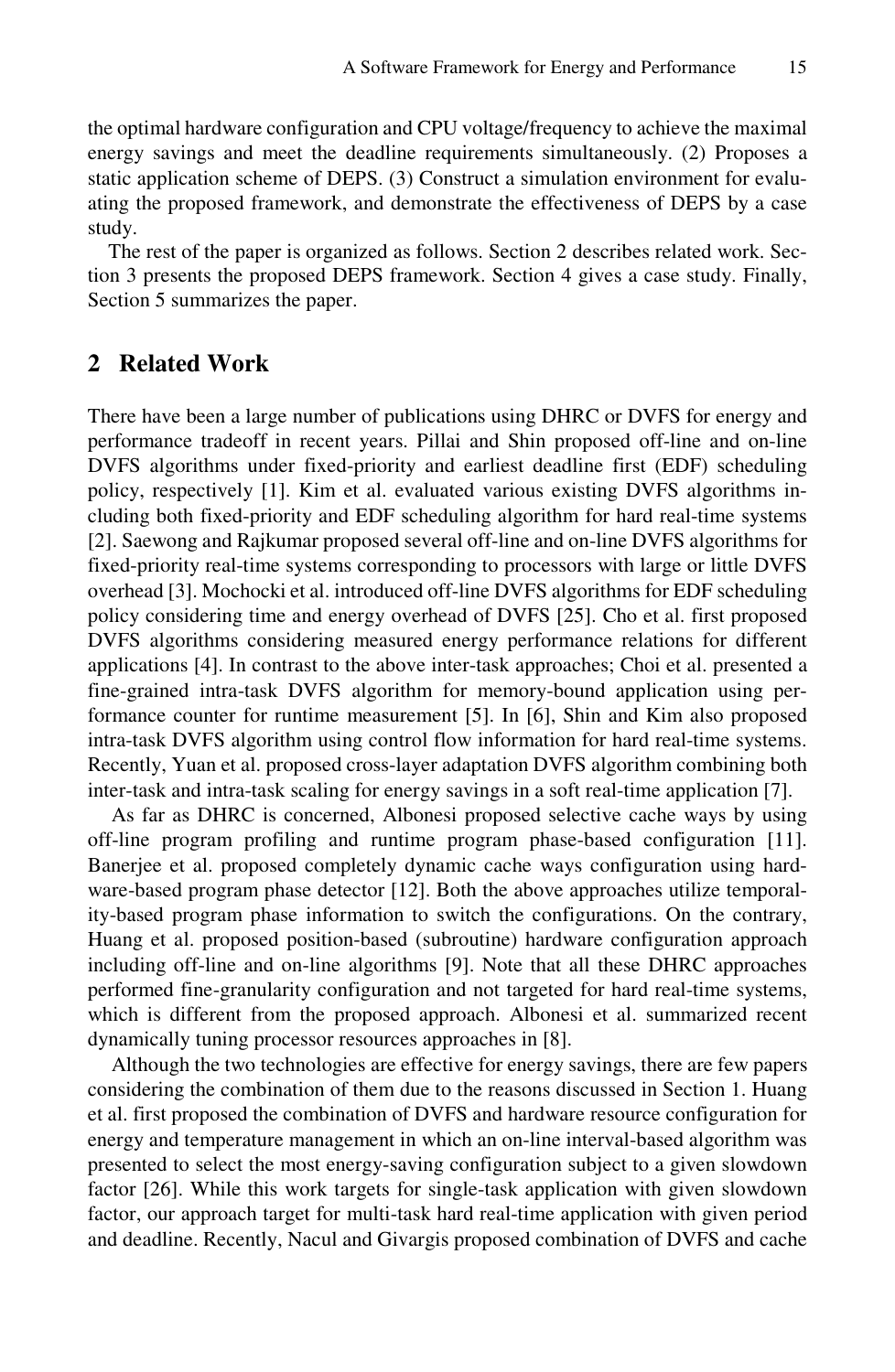reconfiguration for low power [14].Their approach used an on-line algorithm for selecting the Pareto-optimal configuration that best fill the slack for the next task to be executed, which is different from our off-line optimal global exploration algorithm for all tasks. Moreover, our generalized framework can adopt various DHRC schemes, and not limited to cache reconfiguration.

# **3 Proposed DEPS Framework**

#### **3.1 System Model**

This work focuses on embedded system and assumes a DHRC and DVFS enabled embedded processor. The DVFS can operate at a finite set of supply voltage levels, each with an associated speed.

We consider hard real-time applications consisting of a set of independent *n* periodic real-time tasks, represented as  $\Gamma = {\tau_1, \tau_2, ..., \tau_n}$ . Each task  $\tau_i$  has a period  $P_i$  and

relative deadline  $D_i$  that is equal to  $P_i$ . A task  $\tau_i$  has  $m_i$  candidate DEPS configurations

{*Ci1*, *Ci2,* …, *Cimi*} consisting of both DHRC configuration and DVFS parameters. Each DEPS configuration  $C_{ij}$  is associated with a specific energy time (performance) relation, which can be represented by a pair of values  $(T_{ij}, E_{ij})$  where  $T_{ij}$  is its worst-case execution time under this DEPS configuration, and  $E_{ij}$  is its energy consumption corresponding to the *Tij*.

Note that we employ measurement to obtain this application-dependent energy time relation for each DEPS configuration. There are two reasons for this. First, as described in Section 1, the only way for prediction of energy and time relation after DHRC configuration change is measurement. Second, although most DVFS papers use calculation to predict energy and time relation after voltage/frequency scaling, recent research reveals application-specific energy time relation through actual measurements, which can be exploited to further save energy over normal DVFS application [4, 5]. These application-specific power characteristics include memory or I/O access behaviors as well as leakage power consumption, etc., which is generally neglected by simple calculation.

#### **3.2 Problem Formulation for Static Application of DEPS**

We assume the overhead for task switching and DEPS configuration is negligible for simplicity, and denote *hyperperiod = LCM* ( $P_1$ ,  $P_2$ , ...,  $P_n$ ), i.e., the least common multiple of all task periods. The problem is to determine the set of optimal DEPS configurations that minimize the energy consumption over a hyperperiod while meeting the deadline constraints. This problem can be formulated as follows:

Minimize energy:

$$
\sum_{i=1}^{n} \sum_{j=1}^{m_i} \frac{HyperPeriod}{P_i} (E_{ij} - T_{ij}W_{idle}) C_{ij}
$$
 (1)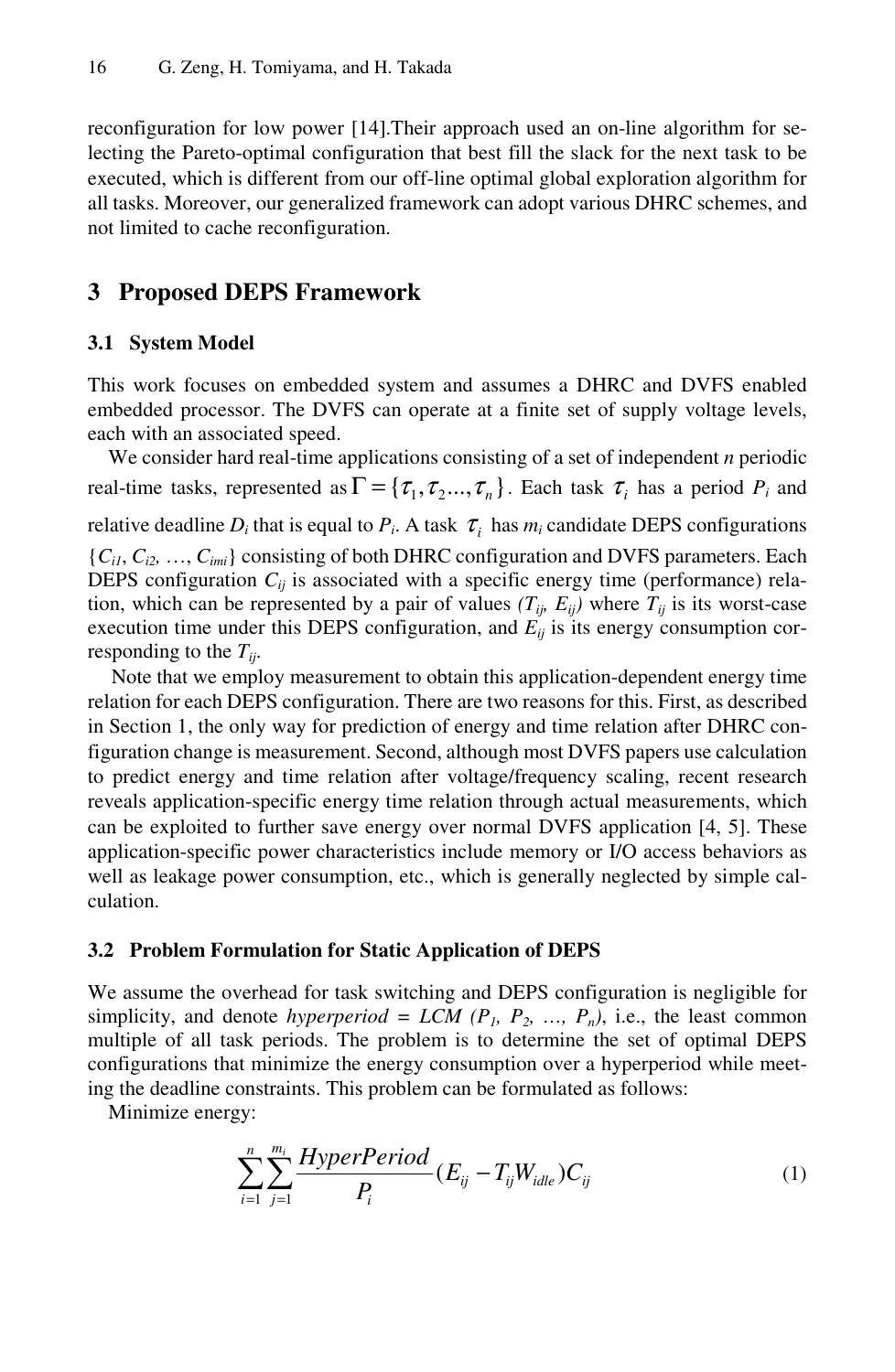subject to

$$
\sum_{i=1}^{n} \sum_{j=1}^{m_i} \frac{T_{ij}}{P_i} C_{ij} \le n(2^{1/n} - 1)
$$
\n(2)

and

$$
\sum_{j=1}^{m_i} C_{ij} = 1 \quad i = 1, 2, \cdots, n \tag{3}
$$

where  $C_i \in \{0,1\}, \forall i, j$ 

In the above formulation,  $W_{idle}$  denotes the idle power of processor. The constraint (2) represents utilization-based schedulability test for RM scheduling [16]. Note that more complex schedulability test such as response time analysis (RTA) [17] can also be used for fixed-priority based scheduling at the expense of higher computational complexity. Although we only give the schedulability test for fixed-priority based scheduling, it is straightforward to extend it to EDF based scheduling. Constraint (3) indicates that for one task, only one DEPS configuration can be selected where  $C_{ij} = 1$ denotes that the configuration  $C_{ij}$  has been selected for task  $\tau_i$  in DEPS framework, otherwise  $C_{ii} = 0$ .

It is clear that the problem for selecting the optimal DEPS configuration is a typically multiple choice 0/1 knapsack problem, which is known as a NP-hard problem [15]. Although there is no polynomial-time exact method for this problem, we can use common dynamic programming or mixed-integer linear programming method for solving any reasonable size by off-line computation.

Note that although we do not consider the configuration overhead in the above formulation for simplicity, they can be incorporated easily. This is because in one hyperperiod, the occurred number of hardware configuration and DVFS settings is known. Thus, if the DEPS overhead in terms of time latency and energy consumption for once hardware configuration and DVFS setting is also known, their influences can be incorporated into formula one and two. A detailed discussion on the overhead of DHRC and DVFS configuration can be found in [9] and [25], respectively.

#### **3.3 Decision Algorithm for Selecting Candidate DEPS Configurations**

Actually, a processor may have many DEPS configurations consisting of different DHRC and DVFS parameters. To reduce the computational complexity we only select some of them as candidates in the above optimal computation. As discussed in Section 1, because DVFS is effective for any applications, we retain all DVFS parameters as candidates directly. And then, to select effective DHRC configuration under the same DVFS parameters, first, we conduct measurement to obtain energy time relation for all possible DEPS configurations. Second, the maximal energy consumption *Emax* and the minimal execution time  $T_{min}$  from the above results are selected as comparative objects. Third, different DHRC configurations  $C_{ij}$  ( $T_{ij}$ ,  $E_{ij}$ ) with the same DVFS parameters are compared with each other by calculating its energy improvement over performance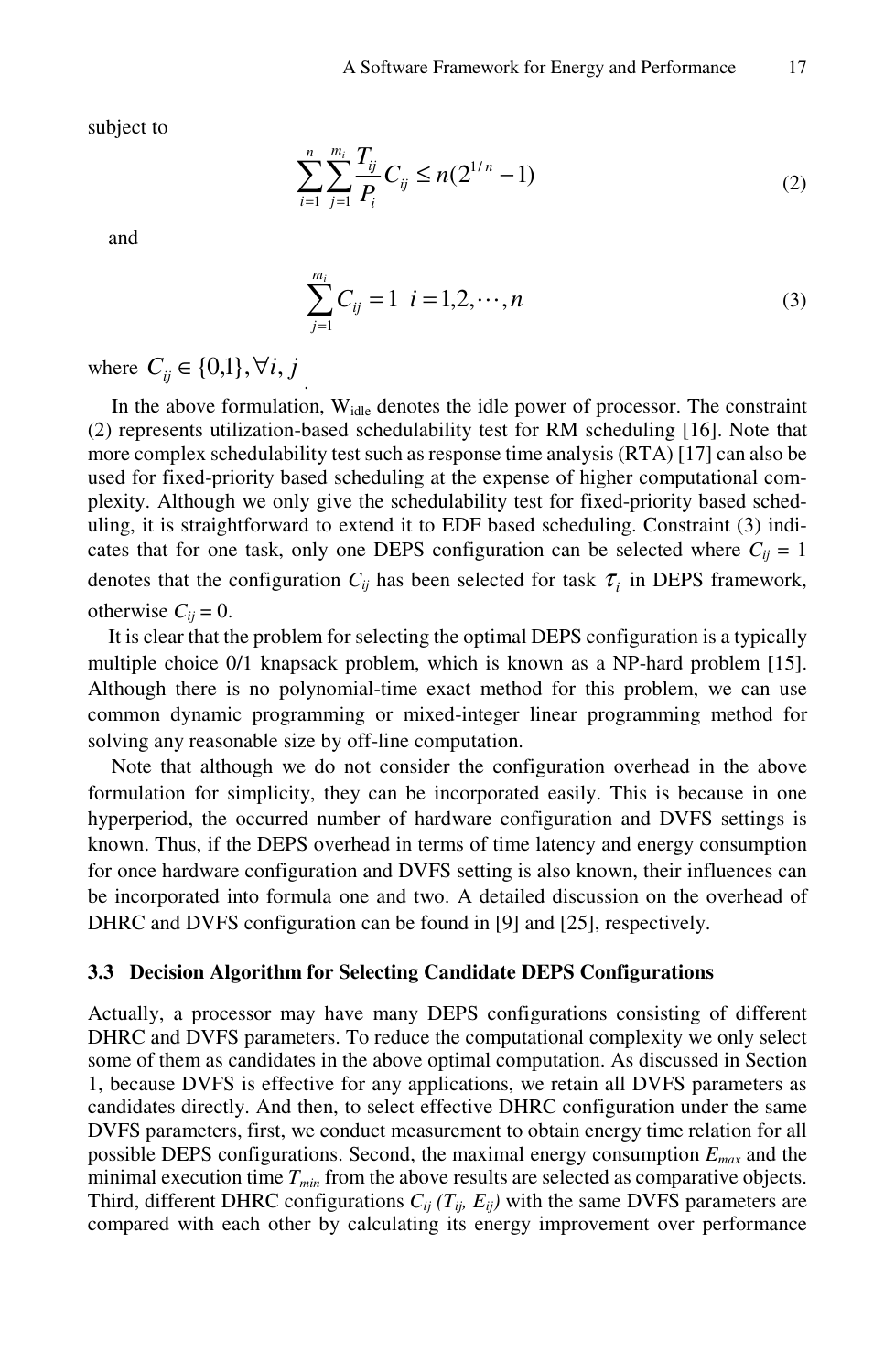degradation, which is represented by  $(E_{max} - E_{ij})/(T_{ij} - T_{min} + 1)$ . Finally, the DHRC configurations with higher energy improvement rate will be selected as candidates in the optimal computation.

#### **3.4 Implementation of Static DEPS**

The implementation procedure of static DEPS mainly includes the following steps:

- 1. Obtain application-dependent energy time relation under all possible DEPS configurations by simulation or actual measurement.
- 2. Select candidate DEPS configurations for the optimal computation as the proposed decision algorithm.
- 3. Solve the energy optimal problem using the above formulation and obtain the optimal DEPS configuration for each task.
- 4. Store the optimal DEPS configuration including corresponding hardware parameters into a static configuration table.
- 5. OS scheduler sets corresponding DEPS configuration based on the static configuration table for next task to run at every context switch.



**Fig. 1.** An example for DEPS including two tasks and 7 selected DEPS configurations

We use the following example to illustrate the application of DEPS. This simple example includes two periodic tasks and 7 candidate DEPS configurations as shown in Fig.1, where  $C_{11}(1.0, 9)$  indicates that for DEPS configuration  $C_{11}$  of task1, its corresponding worse case execution time and energy consumption are 1.0s and 9J, respectively. The idle power of processor is assumed to be 1 W. As the above formulation, the objective of DEPS is to find the optimal configuration combination for two tasks that can achieve the minimal energy and meet the deadline constraints simultaneously. The DEPS results for one hyperperiod scheduling are given in Fig.2. As can be seen, RTA-based method has more potential on energy savings, and considering idle power in the formulation can lead to more energy savings than without consideration of idle power.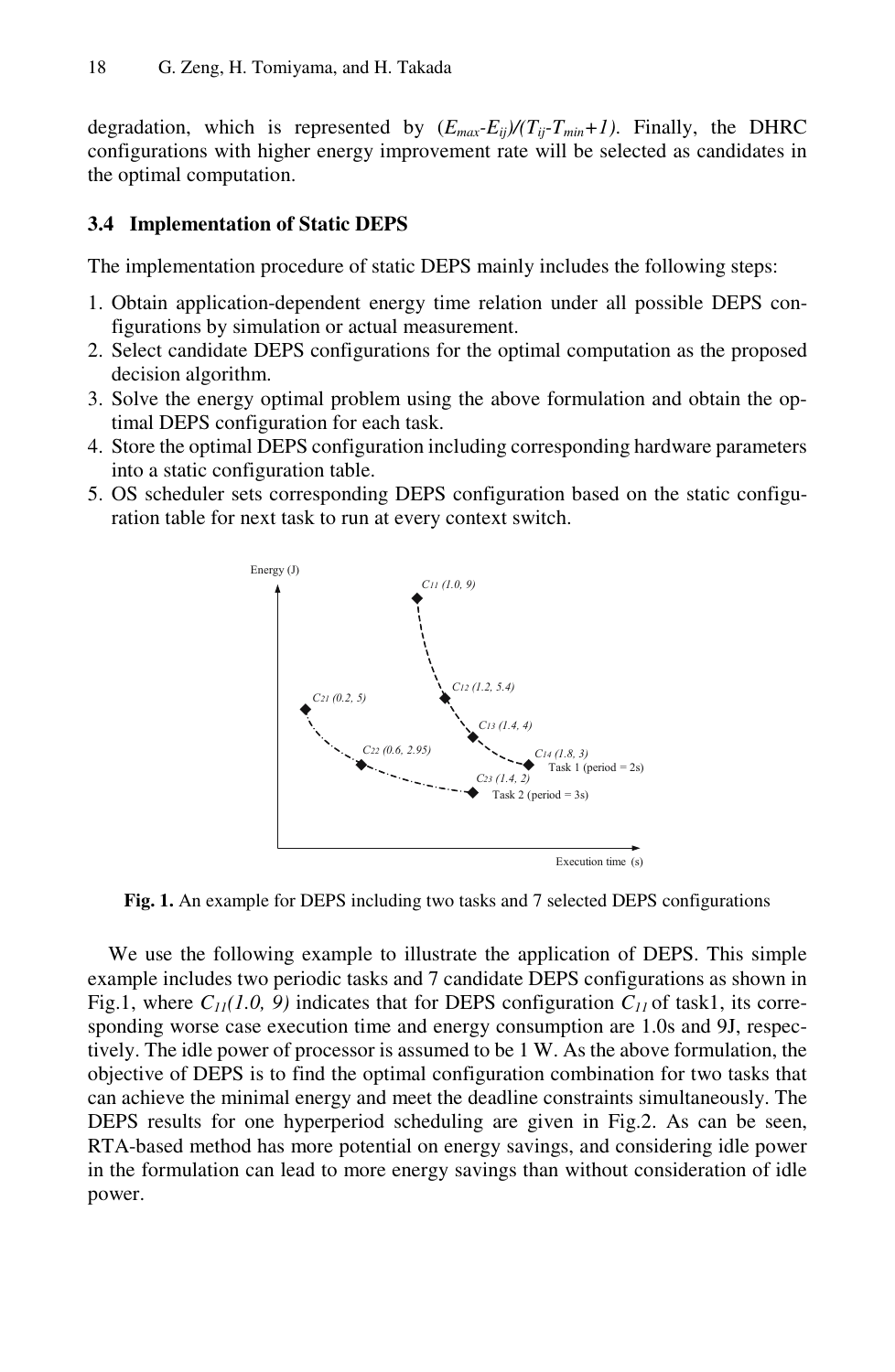

**Fig. 2.** DEPS results using different schedulability test methods with and without considering idle power

## **4 A Case Study**

As mentioned earlier, because DEPS can adopt various DHRC and DVFS techniques, the achievable energy savings of DEPS are highly dependent on the employed DHRC and DVFS. Therefore, it is difficult to evaluate the absolute energy savings of general DEPS. For this reason, we demonstrate the effectiveness of DEPS through a case study.

We choose a 4-level voltage DVFS and the selective cache way (SCW) [11] as DHRC for our DEPS framework in this case study. In [3], it is shown that limited voltage/frequency level will result in more energy consumption for DVFS applications. However, while most general-purpose commercial DVFS processors can provide more voltage levels, embedded processors typically have less ones due to its relatively low running frequency. For example, the evaluation board of TMS320C5509 only provides 3-voltage levels [22]. The reason for selecting SCW is due to its easy implementation and low configuration overhead. SCW exploits the subarray partitioning of set associative caches in order to provide the capability to disable ways of the cache during periods where full cache functionality is not required to achieve energy savings. The detail implementations of SCW, configuration overhead, as well as method for keeping data coherency can be found in [11] and [12]. Note that our DEPS framework is general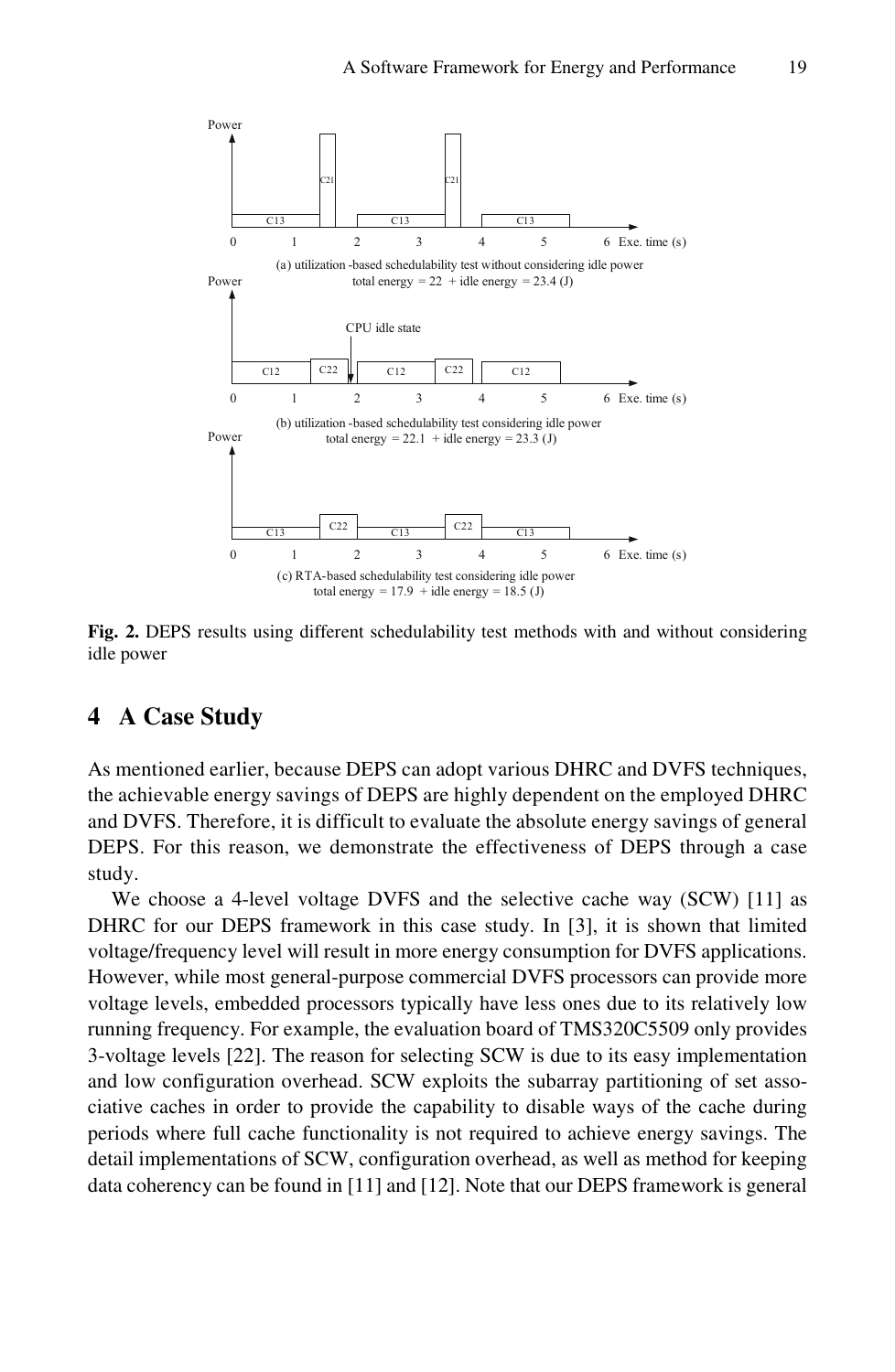and independent of the employed DHRC and DVFS technologies. We simple choose the above technologies as an example of DEPS.

## **4.1 Simulation Environment Setup**

As we focus on embedded systems, a SimpleScalar/ARM [18] based Sim-Panalyzer [19] power simulator is employed to run the power simulation for our experiments. Sim-Panalyzer is an infrastructure for microarchitectural power simulation considering both dynamic and leakage power. The ARM configuration for SimpleScalar is listed in Table 1. Note that we only implement the SCW on instruction cache to further reduce the configuration overhead associated with writing cache operations. The possible configurations for SCW on L1 instruction cache are summarized in Table 2. In addition to the above configurations for SimpleScalar, Sim-Panalyzer uses its default configuration. Furthermore, we incorporate the DVFS capability into the Sim-Panalyzer as shown in Table 3. Some benchmark programs from Mibench [20] and Powerstone [21] that have distinct power characteristics are selected for this evaluation. A task set including these benchmark programs is assumed to run on this ARM simulator using fixed-priority scheduling with specified periods in Table 4.

| Fetch queue             |                                  |  |  |  |
|-------------------------|----------------------------------|--|--|--|
| <b>Branch Predictor</b> | Not-taken                        |  |  |  |
| Fetch & Decode width    |                                  |  |  |  |
| Issue width             | 1 (in-order)                     |  |  |  |
| Functional units        | 1 int ALU, 1 int Multiplier 1FP  |  |  |  |
|                         | ALU, 1 FP Multiplier             |  |  |  |
| Instruction L1 Cache    | selective cache way (SCW)        |  |  |  |
| Data L1 Cache           | Size: 8KB; sets: 64; block size: |  |  |  |
|                         | $32$ -byte; $4$ -way             |  |  |  |
| L <sub>2</sub> Cache    | none                             |  |  |  |
| Memory bus width        | 4-byte                           |  |  |  |

**Table 1.** Configuration for SimpleScalar/ARM

**Table 2.** Instruction L1 cache SCW configurations

| Parameters         | Config. 1 | Config. 2 | Config. 3 |
|--------------------|-----------|-----------|-----------|
| Cache size (KB)    |           |           |           |
| Num. of sets       | 54        | 64        | 54        |
| Block size         | 32.       | 32.       | 32.       |
| Associativity      |           |           |           |
| Replacement policy |           |           |           |

**Table 3.** Configuration for DVFS

| Processor frequency (MHz) | 280 |  |  |
|---------------------------|-----|--|--|
| Processor voltage (V)     |     |  |  |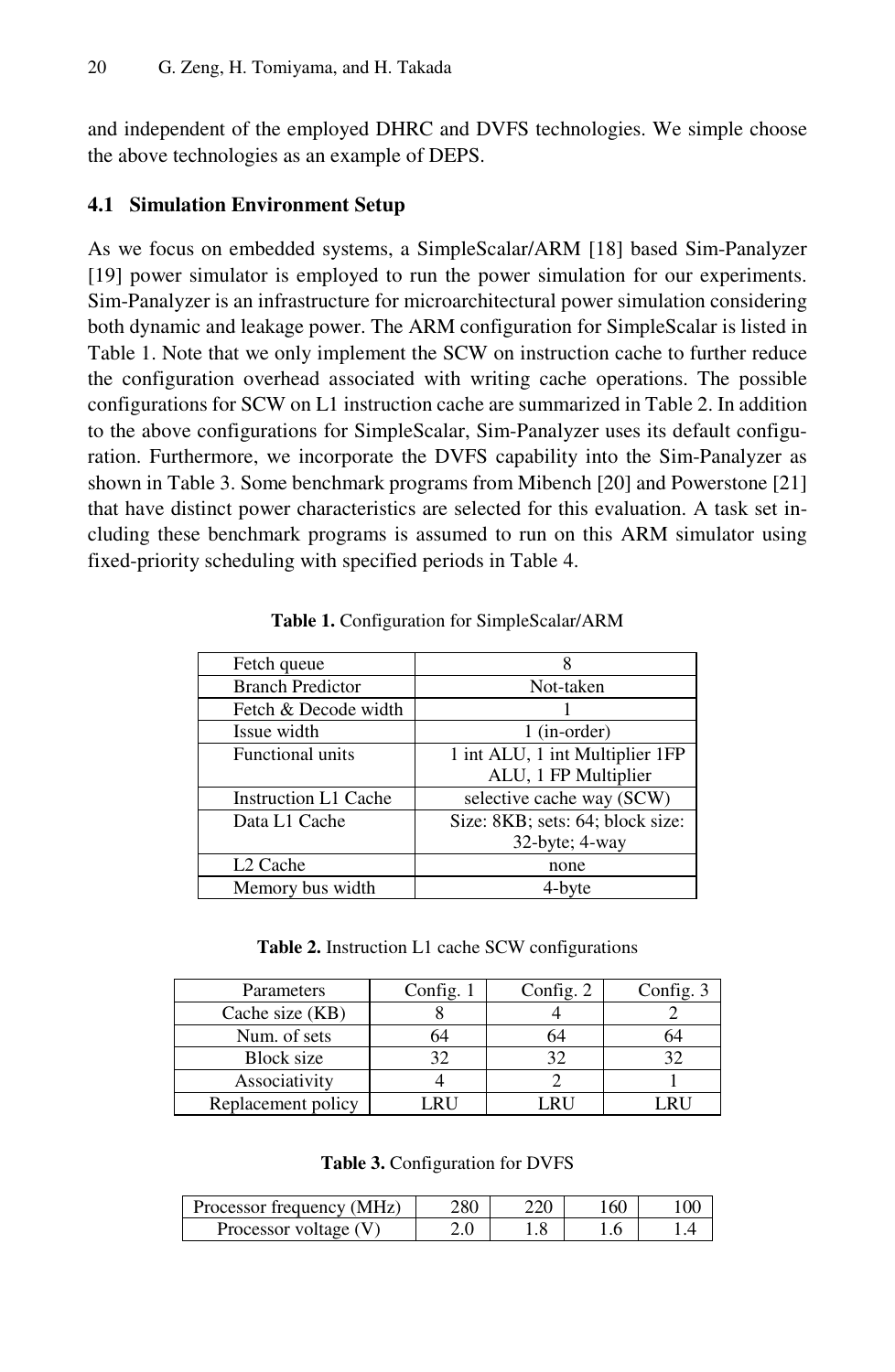|     | Task   | Period | $WCEPT(ms)$ :                   | <b>Total CPU</b> |
|-----|--------|--------|---------------------------------|------------------|
| No. | name   | (ms)   | 280MHz; HRC config.1utilization |                  |
|     | sha    | 400    | 64.9                            |                  |
|     | v42    | 200    | 36.7                            | 59%              |
|     | engine | 100    | 87                              |                  |
|     | g3fax  | l OC   | 15.6                            |                  |

**Table 4.** Task set for experiments

#### **4.2 Experimental Results**

According to the above Table 2 and 3, there are 3 configurations for DHRC and 4 configurations for DVFS. Therefore, this framework can provide total 12 possible DEPS configurations for each task. Each benchmark is simulated 12 times using Sim-Panalyzer, which corresponds to 12 DEPS configurations. The simulation results are summarized in Table 5, in which the HRC denotes the hardware resource configuration as shown in Table 2, and VF denotes the voltage frequency parameters as shown in Table.3. As these results show, DVFS can provide an identical energy performance tradeoff for all benchmarks. That is, lowering processor frequency and voltage leads to longer execution time and less energy consumption. However, for DHRC, the energy performance tradeoff is highly dependent on program behaviors. For example, while the large instruction cache (HRC config.1: 8KB) can achieve better energy performance results for v42 benchmark; small instruction cache (HRC config. 3: 2KB) is the better choice for g3fax benchmark because it leads to negligible variation of execution time but with less energy consumption.

| Name<br><b>VF</b> |                 |       | 280 MHz |       | 220MHz |       | 160 MHz |       | 100MHz |  |
|-------------------|-----------------|-------|---------|-------|--------|-------|---------|-------|--------|--|
|                   | HRC`            | E(mJ) | T(ms)   | E(mJ) | T(ms)  | E(mJ) | T(ms)   | E(mJ) | T(ms)  |  |
|                   | config.1        | 24.34 | 64.88   | 19.93 | 82.60  | 15.94 | 113.16  | 12.62 | 180.91 |  |
| sha               | config.2        | 20.35 | 64.90   | 16.69 | 82.63  | 13.37 | 113.19  | 10.64 | 180.95 |  |
|                   | config.3        | 19.37 | 66.92   | 16.09 | 84.98  | 12.93 | 115.40  | 10.48 | 184.01 |  |
| v42               | config.1        | 13.40 | 36.72   | 11.10 | 46.35  | 8.93  | 61.94   | 7.23  | 98.24  |  |
|                   | config.2        | 14.66 | 44.48   | 12.60 | 55.37  | 10.28 | 70.43   | 8.79  | 109.95 |  |
|                   | config.3        | 25.82 | 72.90   | 23.54 | 88.36  | 19.71 | 101.28  | 18.15 | 152.42 |  |
|                   | config.1        | 3.22  | 8.69    | 2.63  | 11.05  | 2.11  | 15.17   | 1.67  | 24.25  |  |
|                   | engine config.2 | 2.72  | 8.69    | 2.22  | 11.05  | 1.78  | 15.17   | 1.42  | 24.26  |  |
|                   | config.3        | 4.70  | 14.10   | 4.17  | 17.33  | 3.36  | 21.03   | 2.99  | 32.30  |  |
| g3fax             | config.1        | 6.00  | 15.56   | 4.90  | 19.80  | 3.92  | 27.18   | 3.10  | 43.48  |  |
|                   | config.2        | 5.13  | 15.56   | 4.20  | 19.80  | 3.36  | 27.19   | 2.66  | 43.48  |  |
|                   | config.3        | 4.71  | 15.58   | 3.85  | 19.82  | 3.09  | 27.20   | 2.46  | 43.50  |  |

**Table 5.** Simulation Results for Benchmarks

The selected candidate DEPS configurations for each benchmark as the proposed decision algorithm are denoted in boldface in the table. In this case study, we use LPSolve tool [27], a free mixed integer linear programming solver, to solve the energy optimal problem as described in Section 3.2. DEPS results corresponding to different schedulablity test methods are reported in Table 6 and 7. It is clear that DEPS can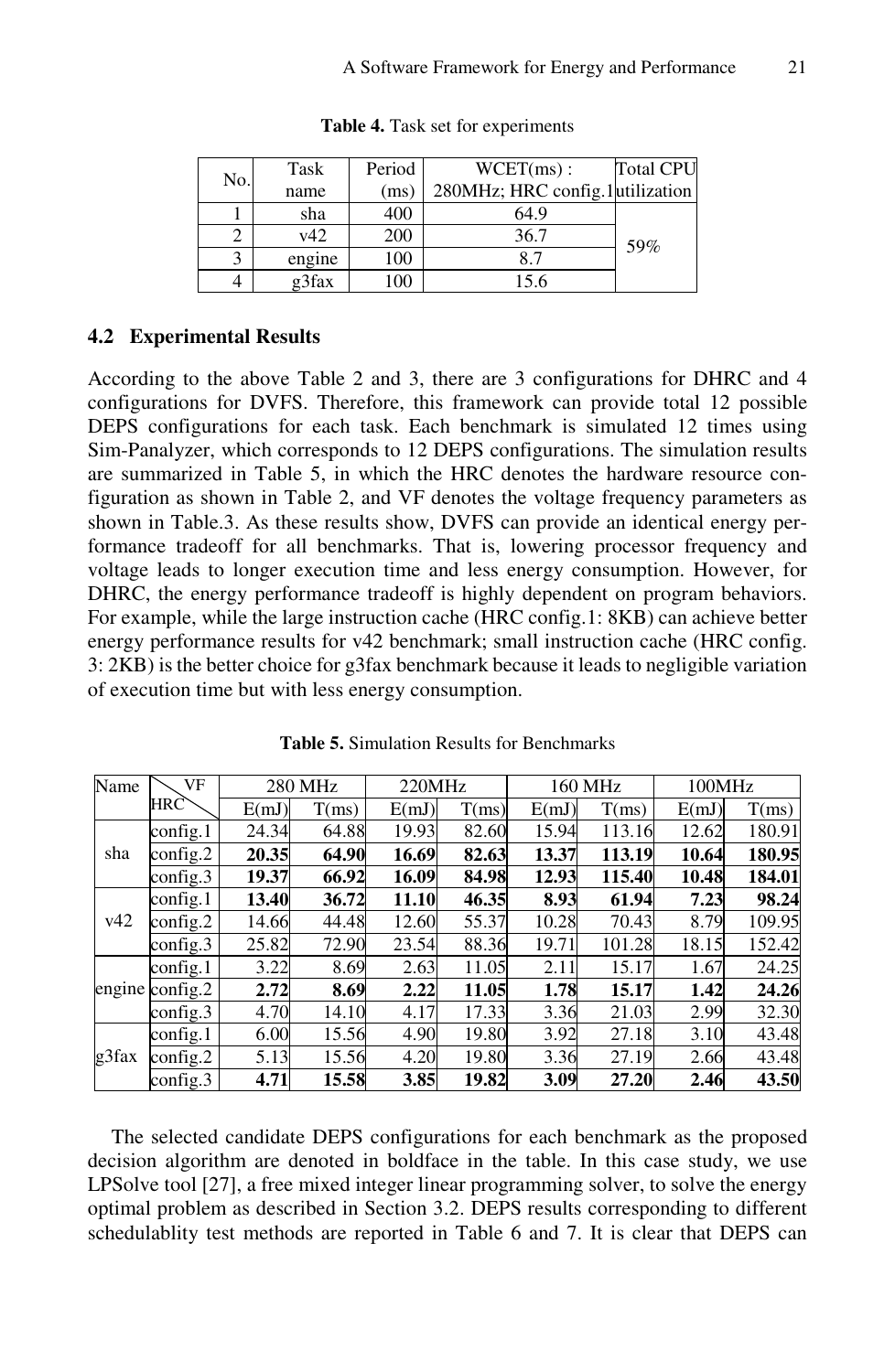| No. | Task name | DEPS results: total energy 62.57 mJ |         |  |  |  |
|-----|-----------|-------------------------------------|---------|--|--|--|
|     |           | <b>HRC</b>                          | VF      |  |  |  |
|     | sha       | config. 3                           | 220 MHz |  |  |  |
|     | v42       | config. 1                           | 220 MHz |  |  |  |
|     | engine    | config. 2                           | 220 MHz |  |  |  |
|     | g3fax     | config. 3                           | 220 MHz |  |  |  |

**Table 6.** DEPS results for fixed-priority scheduling using utilization-based schedulability test

**Table 7.** DEPS results for fixed-priority scheduling using RTA-based schedulability test

| No. | Task name | DEPS results: total energy 52.03 mJ |         |  |  |  |
|-----|-----------|-------------------------------------|---------|--|--|--|
|     |           | <b>HRC</b>                          | VF      |  |  |  |
|     | sha       | config. 3                           | 160 MHz |  |  |  |
|     | v42       | config. 1                           | 160 MHz |  |  |  |
|     | engine    | config. $2$                         | 220 MHz |  |  |  |
|     | g3fax     | config. 3                           | 160 MHz |  |  |  |

| Task name                   | <b>SVFS</b> [1][3] |                   | Opt-clock [3]     |     | <b>Static DHRC</b> |     | <b>DEPS</b>       |       |  |          |
|-----------------------------|--------------------|-------------------|-------------------|-----|--------------------|-----|-------------------|-------|--|----------|
| & Results                   | <b>HRC</b>         | VF                | <b>HRC</b>        | VF  | <b>HRC</b>         | VF  | <b>HRC</b>        | VF    |  |          |
| sha                         | config.1           | 220               | config.1          | 160 | config.3           | 280 | config.3          | 160   |  |          |
| v42                         | config.1           | 220               | config.1          | 160 | config.1           | 280 | config.1          | 160   |  |          |
| engine                      | config.1           | 220               | config.1          | 220 | config.2           | 280 | config.2          | 220   |  |          |
| $g3$ fax                    | config.1           | 220               | config.1          | 160 | config.3           | 280 | config.3          | 160   |  |          |
| of<br>Energy<br>hyperperiod |                    | $72.3 \text{ mJ}$ | $60.0 \text{ mJ}$ |     |                    |     | $75.9 \text{ mJ}$ |       |  | 52.0 mJ  |
| Ave. power                  |                    | 180.6 mW          | $150.0$ mW        |     | 189.7 mW           |     | $130.1$ mW        |       |  |          |
| Power red.                  | 53.1%              |                   | 61.0%             |     |                    |     |                   | 50.7% |  | 66.2 $%$ |

**Table 8.** Comparison with other methods

achieve the minimal energy consumption and meet the deadline simultaneously by selecting the optimal DEPS configuration.

Table 8 compares the DEPS with other power saving methods. Note that because the proposed DEPS is an inter-task based static method, we also select the inter-task based static application of DVFS and DHRC for fair comparison. In addition, we assume that static application of DVFS utilizes full hardware resource, and static application of DHRC utilizes the highest processor performance. In Table 8, the column denoted as SVFS represents the static voltage frequency scaling methods proposed in [1] and [3], in which identical speed is assigned to all tasks to reduce the energy loss caused by large DVFS overhead. The column denoted as Opt-clock represents the optimal speed assignment method proposed in [3]. This method statically assigns different speed for different tasks to achieve the maximal energy savings. Because the absolute energy consumption depends on the run time of application, we compare the average power of various methods to the maximal power consumption in this ARM-based simulator, i.e., 385 mW when running g3fax at 280 MHz on HRC config. 1. As can be seen from Table 8, the DEPS can achieve 66.2% power reduction and a 5%-15% improvement over previous methods when original task set has a total CPU utilization of 59%.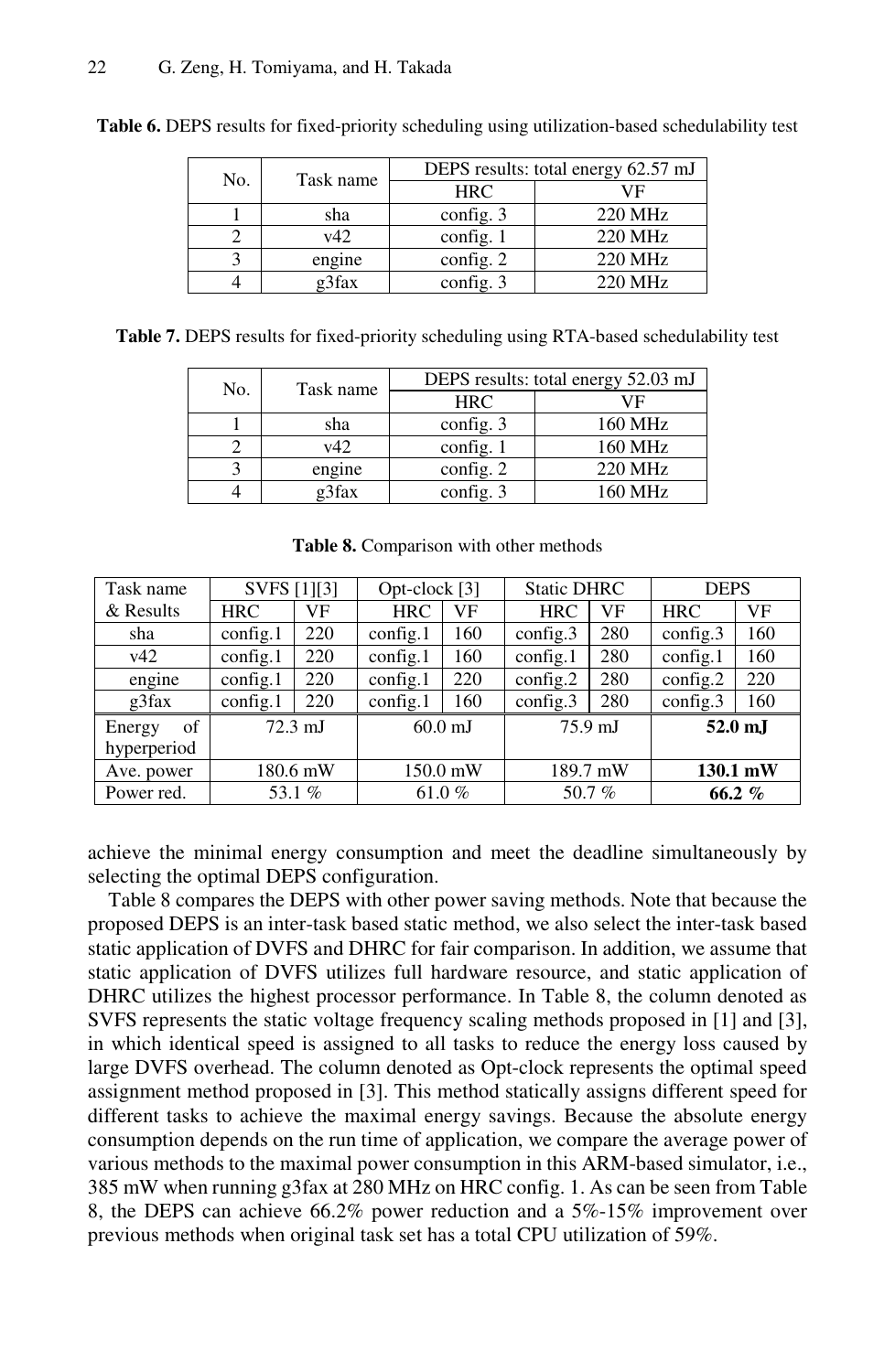To verify the relation of the CPU utilization and power reduction rate, we extend the periods of sha and v42 in Table 4, to 600 and 300 ms, respectively, which means a lower CPU utilization, i.e., 47%. And then, the above experiments are conducted again, and results show a 75.7% reduction in power consumption, which is a significant improvement over the case of 59% CPU utilization.

# **5 Conclusion**

We proposed a generalized software framework, i.e., DEPS: dynamic energy performance scaling for energy savings targeting for hard real-time embedded systems. It integrates two existing energy performance tradeoff technologies, i.e., dynamic hardware resource configuration and dynamic voltage frequency scaling into this framework. We formulate the problem of selecting the optimal DEPS configuration to achieve maximal energy savings and meet the deadline constraint simultaneously. As a first step, we propose static task-level application of DEPS. Through a case study, DEPS shows 66% power reduction and a 5%-15% improvement over previous methods in the case of 59% CPU utilization.

**Acknowledgments.** The authors would like to thank Professor Tohru Ishihara at System LSI Research Center of Kyushu University for his valuable comments. This work is supported by the Core Research for Evolutional Science and Technology (CREST) from Japan Science and Technology Agency.

## **References**

- 1. Pillai, P., Shin, K.G.: Real-Time Dynamic Voltage Scaling for Low-Power Embedded Operating Systems. In: Proc. ACM Symposium Operating Systems Principles, pp. 89–102 (2001)
- 2. Kim, W., Shin, D., Yun, H., Kim, J., Min, S.L.: Performance Comparison of Dynamic Voltage Scaling Algorithms for Hard Real-Time Systems. In: Proc. IEEE Real-Time and Embedded Technology and Applications Symposium (RTAS), pp. 219–228 (2002)
- 3. Saewong, S., Rajkumar, R.: Practical Voltage Scaling for Fixed-Priority RT-Systems. In: Proc. IEEE Real-Time and Embedded Technology and Applications Symposium (RTAS), pp. 106–114 (2003)
- 4. Cho, Y., Chang, N., Chakrabarti, C., Vrudhula, S.: High-Level Power Management of Embedded Systems with Application-Specific Energy Cost Functions. In: Proc. Design Automation Conference (DAC), pp. 568–573 (2006)
- 5. Choi, K., Soma, R., Pedram, M.: Fine-Grained Dynamic Voltage and Frequency Scaling for Precise Energy and Performance Tradeoff Based on the Ratio of Off-Chip Access to On-Chip Computation Times. IEEE Trans. Computer-Aided Design of Integrated Circuits and Systems 24(1), 18–28 (2005)
- 6. Shin, D., Kim, J.: Intra-Task Voltage Scheduling on DVS-Enabled Hard Real-Time Systems. IEEE Trans. Computer-Aided Design of Integrated Circuits and Systems 24(10), 1530–1549 (2005)
- 7. Yuan, W., Nahrstedt, K., Adve, S.V., Jones, D.L., Kravets, R.H.: GRACE-1: Cross-Layer Adaptation for Multimedia Quality and Battery Energy. IEEE Trans. Mobile Computing 5(7), 799–815 (2006)